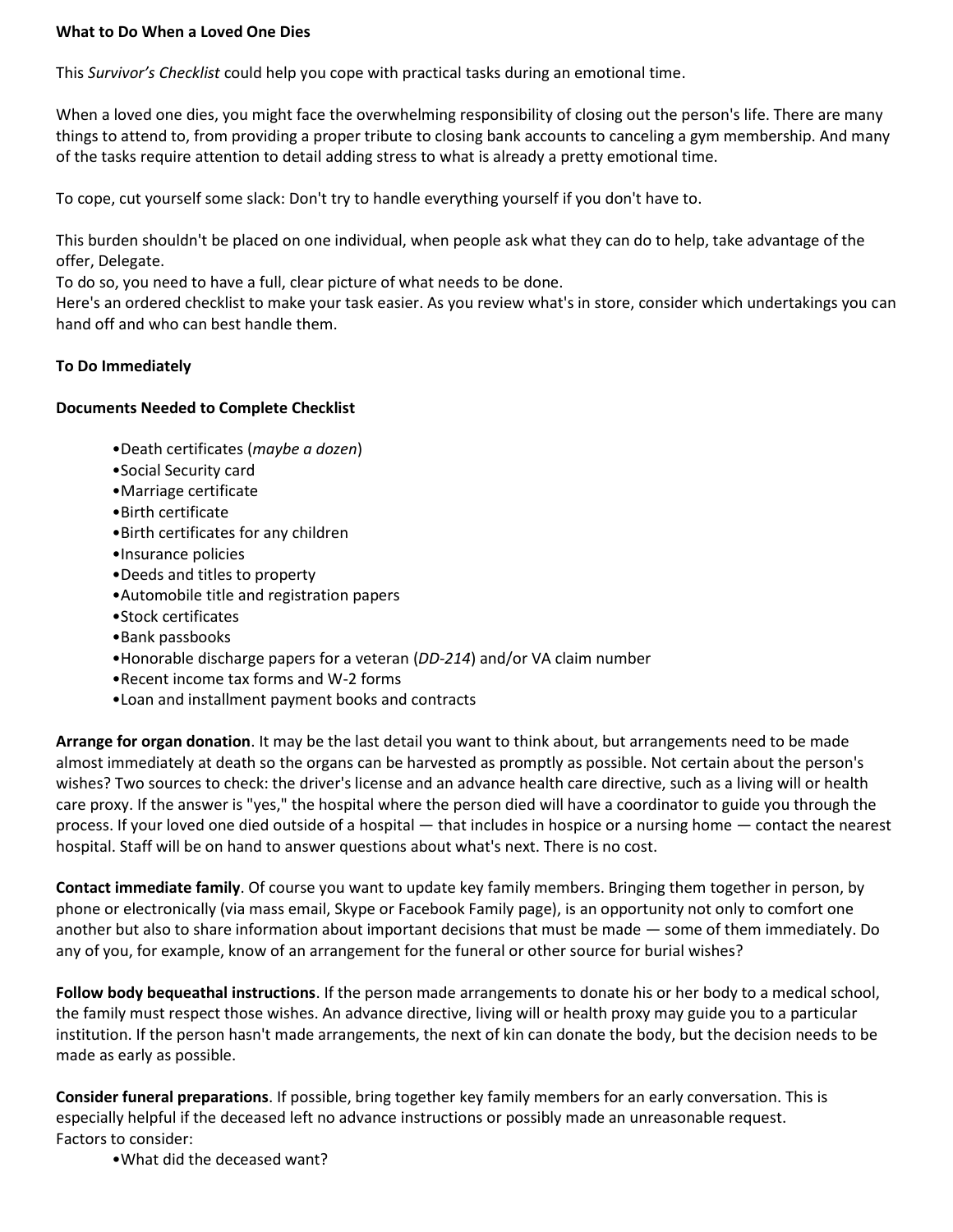- •What can you afford?
- •What's realistic?
- •What will help the family most?

Ultimately, people need to follow their heart, mind and gut about making these decisions. You have to know what will make your heart heal as best as it can.

**Choose a funeral home**. Most people want a funeral home to transport the body from the morgue to its facility. The deceased may have identified which home to use and even prepaid for funeral services. If there's been no conversation about arrangements, the choice will be up to the family. Do some research, Check with people who have had an experience with one.

**Notify close friends and extended family**. Make a list of as many people as you can. Find contacts through email accounts and personal telephone books. Contact an employer and organizations the deceased belonged to, if necessary.

**Secure property**. Lock up the person's home and vehicle. Is the car parked in a secure and legal area? Will the home be vacant? If so, you may want to notify the police (dial a non-emergency number), landlord or property manager. Have someone care for pets until a permanent arrangement is made.

**Notify the post office**. Use the forward mail option. This will prevent accumulating mail from attracting attention. It can also inform you about subscriptions, creditors and other accounts that need to be canceled. That mail that comes in will be very valuable in tracking down what you may not have thought of. It can be a treasure trove of information.

## **To Do Before the Funeral**

**Meet with the director handling the funeral or memorial arrangements**. Use instructions your loved one might have left and the earlier family discussion to guide the many decisions to be made.

- •Will the body be embalmed or cremated?
- •Will there be a casket, and if so, will it be open or closed?
- •If body will be cremated, will the ashes be scattered? If the ashes are deposited in an urn, will it be placed in a mausoleum?
- •Where is the burial site?
- •Do religious traditions need to be respected?
- •Will there be contributions to charities in lieu of flowers?

**For a veteran, inquire about special arrangements**. A range of benefits can help tailor a veteran's service. You may be able to get assistance with the funeral, burial plot or other benefits. You can find many details about options at the U.S. Department of Veterans Affairs website (pdf). Or call Veterans Affairs at 1-800-827-1000 or your local veteran's agency, often included in local government listings. You can also inquire about veteran's survivor benefits.

**Consider whether you need or want other financial assistance for the funeral and burial**. Help might be available from a number of sources, including a church, a union or a fraternal organization that the deceased belonged to. Phone or send an email to the local group.

**Enlist help for the funeral**. Relatives and friends may be needed to serve as pallbearers, to create or design the funeral program, cook meals (for a repast gathering or simply for the household of the deceased), take care of children or pets, or shop for any items needed for the funeral or household of the deceased.

**Arrange for headstone**. You can typically purchase a headstone through the cemetery or from an outside vendor of your choice. Consult the cemetery about rules, regulations and specifications such as color and size, particularly if you go with an outside vendor.

**Organize a post-funeral gathering**. Depending on your tradition, it's called a repast or a wake. It can be held at the church, a banquet hall or someone's house. Enlist the help of friends and relatives to plan.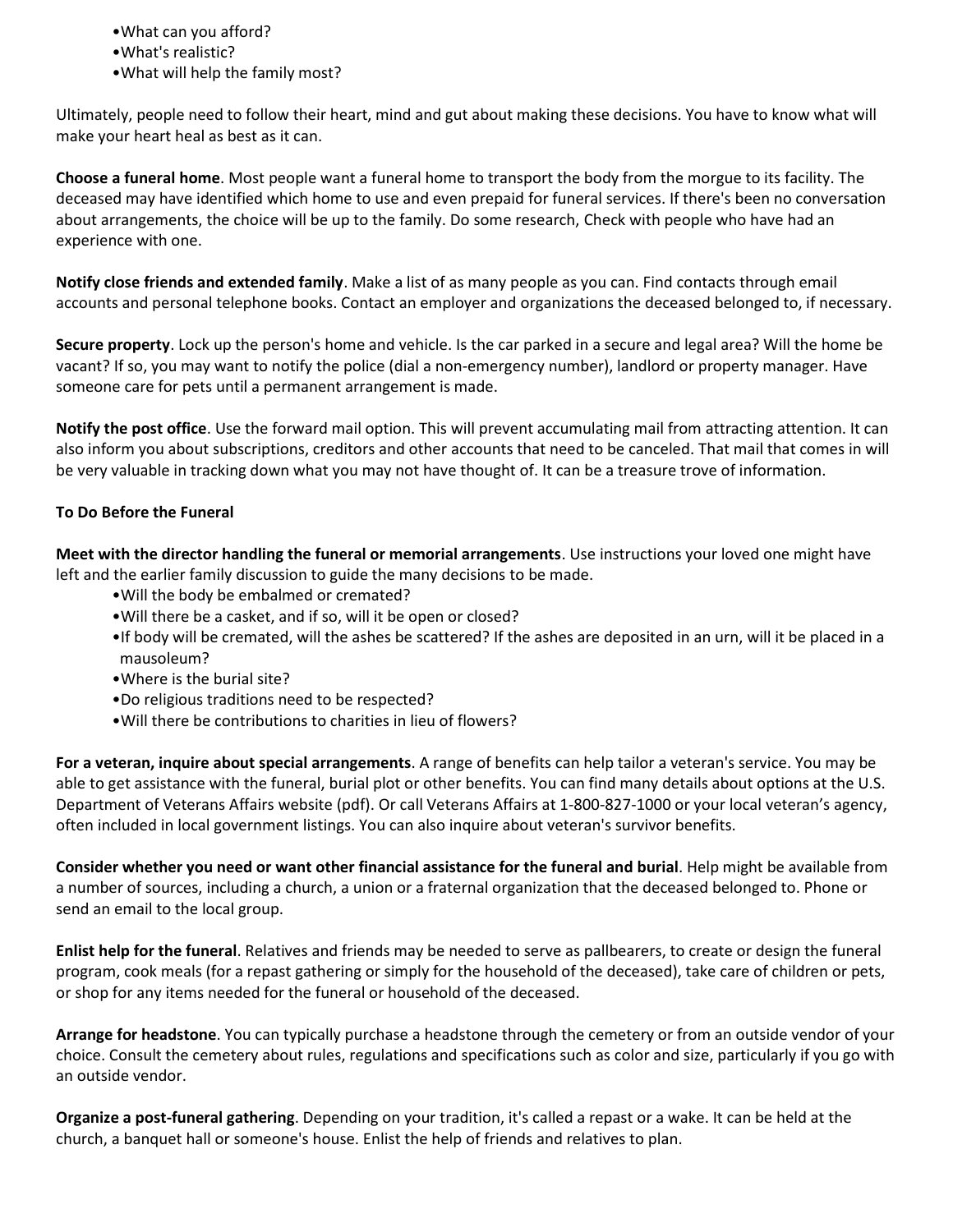**Spread the word about the service**. Once a date and time have been set for the service, share the details with those on your contact list. Include an address to send cards, flowers or donations.

**Make a list of well-wishers**. Keep track of who sends cards, flowers and donations so that you can acknowledge them later.

**Prepare an obituary**. The funeral home might offer the service or you might want to write an obituary yourself. If you want to publish it in a newspaper, check on rates, deadlines and submission guidelines. Don't include such details as exact date of birth that an identity thief could use.

**Handle the ethical will, if there is one**. An ethical will isn't a legal document, but rather a letter of sorts written to your family and friends that shares your values, life lessons and hopes for the future. If the deceased left one, arrange to share it, maybe even have it printed.

**Get duplicate death certificates**. You may need a dozen certified death records to complete upcoming tasks, though some will require less expensive copies. Your funeral director may help you handle this or you can order them from the vital statistics office in the state where the death occurred or from the city hall or other local records office. Each certified record will cost in the neighborhood of \$10 or \$20.

**Send thank-you notes**. From the contact list that you acquired earlier, send thank-you notes and acknowledgements. Consider delegating this task to a family member.

**Notify local Social Security office**. Typically the funeral director will notify Social Security of your loved one's death. If not, call *1-800-772-1213* or contact your local office. If your loved one was receiving benefits, they must stop because overpayments will require complicated repayment. Even a payment received for the month of death may need to be returned. If the deceased has a surviving spouse or dependents, ask about their eligibility for increased personal benefits and about a one-time payment of \$255 to the survivor.

**Handle Medicare**. If your loved one received Medicare, Social Security will inform the program of the death. If the deceased had been enrolled in Medicare Prescription Drug Coverage (Part D), Medicare Advantage plan or had a Medigap policy, contact these plans at the phone numbers provided on each plan membership card to cancel the insurance.

**Look into employment benefits**. If the deceased was working, contact the employer for information about pension plan, credit unions and union death benefits. You will need a death certificate for each claim.

**Stop health insurance**. Notify the health insurance company or the deceased's employer. End coverage for the deceased, but be sure coverage for any dependents continues if needed.

**Notify life insurance companies**. If your loved one had life insurance, appropriate claim forms will need to be filed. You will need to provide the policy numbers and a death certificate. If the deceased was listed as a beneficiary on a policy, arrange to have the name removed.

**Terminate other insurance policies**. Contact the providers. That could include homeowner's, automobile and so forth. Claim forms will require a copy of the death certificate.

**Meet with a probate attorney**. The executor should choose the attorney. Getting recommendations from family or friends might be the best approach, but an online search can also be an efficient way to find an attorney. The advice of counsel can save a lot of frustration and running down dead ends. If there is a will, the executor named in it and the attorney will have the document admitted into probate court. If there isn't a will, the probate court judge will name an administrator in place of an executor. The probate process starts with an inventory of all assets (personal property, bank accounts, house, car, brokerage account, personal property, furniture, jewelry, etc.), which will need to be filed in the probate court.